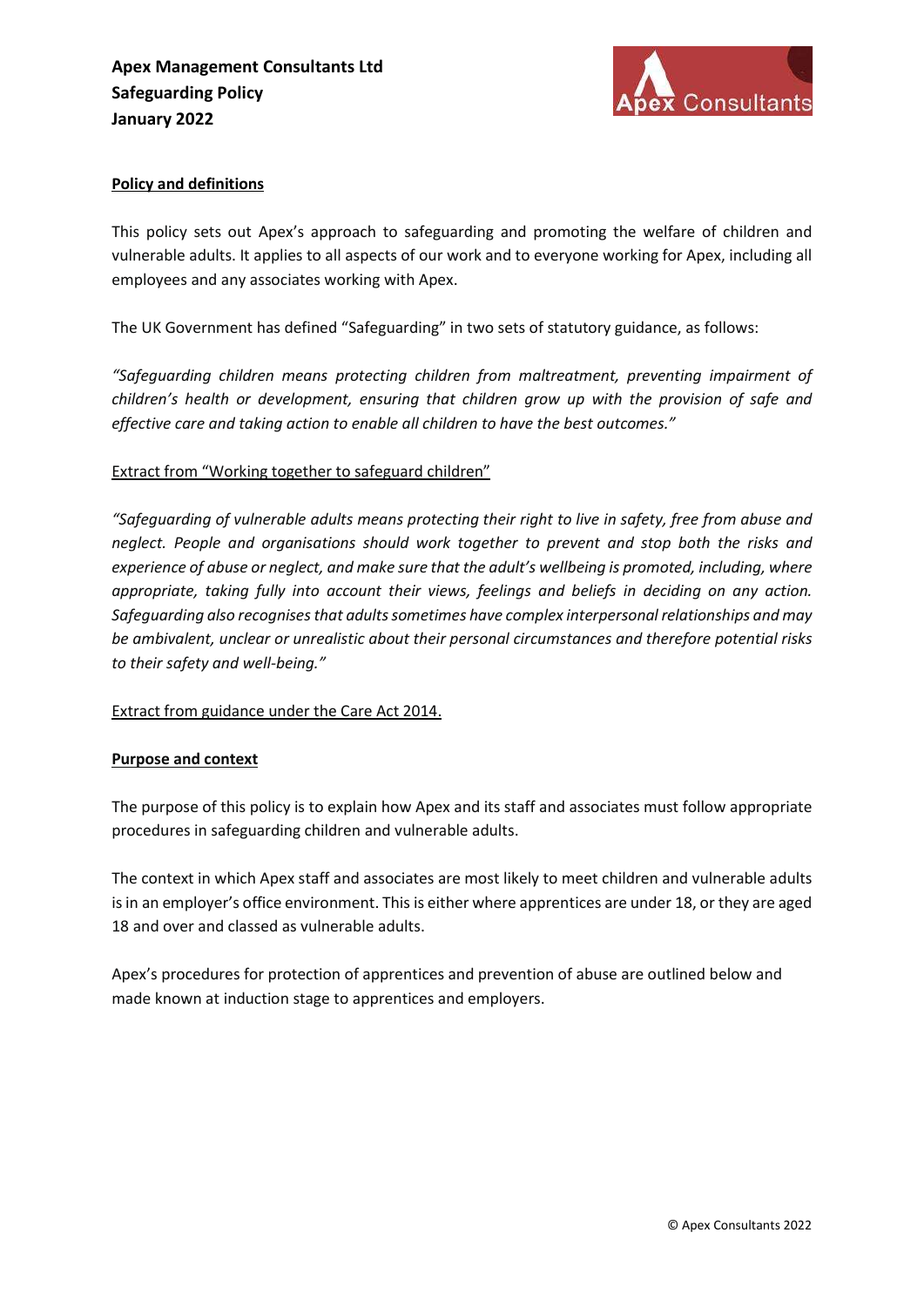

#### Safeguarding procedures at Apex

- 1) All Apex staff and associates, other than purely office-based staff, will require a Disclosure Barring Service (DBS) check at recruitment stage (Apex employee), or before carrying out work for Apex (associates). Records of checks will be maintained by Apex.
- 2) All Apex staff have received a copy of this safeguarding policy and been briefed on the purpose, definitions and procedures in it. New Apex employees and associates receive a copy and briefing on appointment. It is made clear to them that they must focus on the safety and welfare of children and vulnerable adults, with whom they work. Apex's Safeguarding policy is also shared with employers and apprentices at the point when we start working with them.
- 3) All Apex staff and associates must complete an online safeguarding training module within 3 months of commencing work with Apex and receive refresher training at least at three yearly intervals after that.
- 4) No Apex employee or associate should investigate concerns about individual children or vulnerable adults who are being or may be abused or at risk of abuse. Concerns about such matters should be reported to the relevant employer, or to their Apex manager. Assumptions that someone else may take care of the problem should not be made and concerns should not be ignored.
- 5) Any Apex employee or associate who is in doubt about what to do in respect of safeguarding should seek guidance from their Apex manager or, if an associate, their lead contact.
- 6) Initially, support and guidance on Safeguarding matters should be directed towards the Apex member of staff running the apprenticeship programme or, if preferred, directly from an Apex Safeguarding officer. All concerns and potential concerns are recorded and investigated by one of Apex's nominated Safeguarding officers (see "Commitment" section below for named reports and contact details).
- 7) 'Technology forms an integral part of the wider world and Apex seeks to embed this in all of its programmes. Effective and robust IT monitoring and filtering systems are in place to safeguard students while they are online and using Apex IT facilities. Staff remain vigilant at all times; they investigate and escalate matters when there are concerns about individuals/groups of students.

#### Monitoring of policy

As part of the annual review of Apex's Safeguarding policy, all instances of referrals to employers or Apex managers, or concerns expressed about safeguarding situations will be considered to assess whether improvements can be made to the policy or further guidance could be given on it.